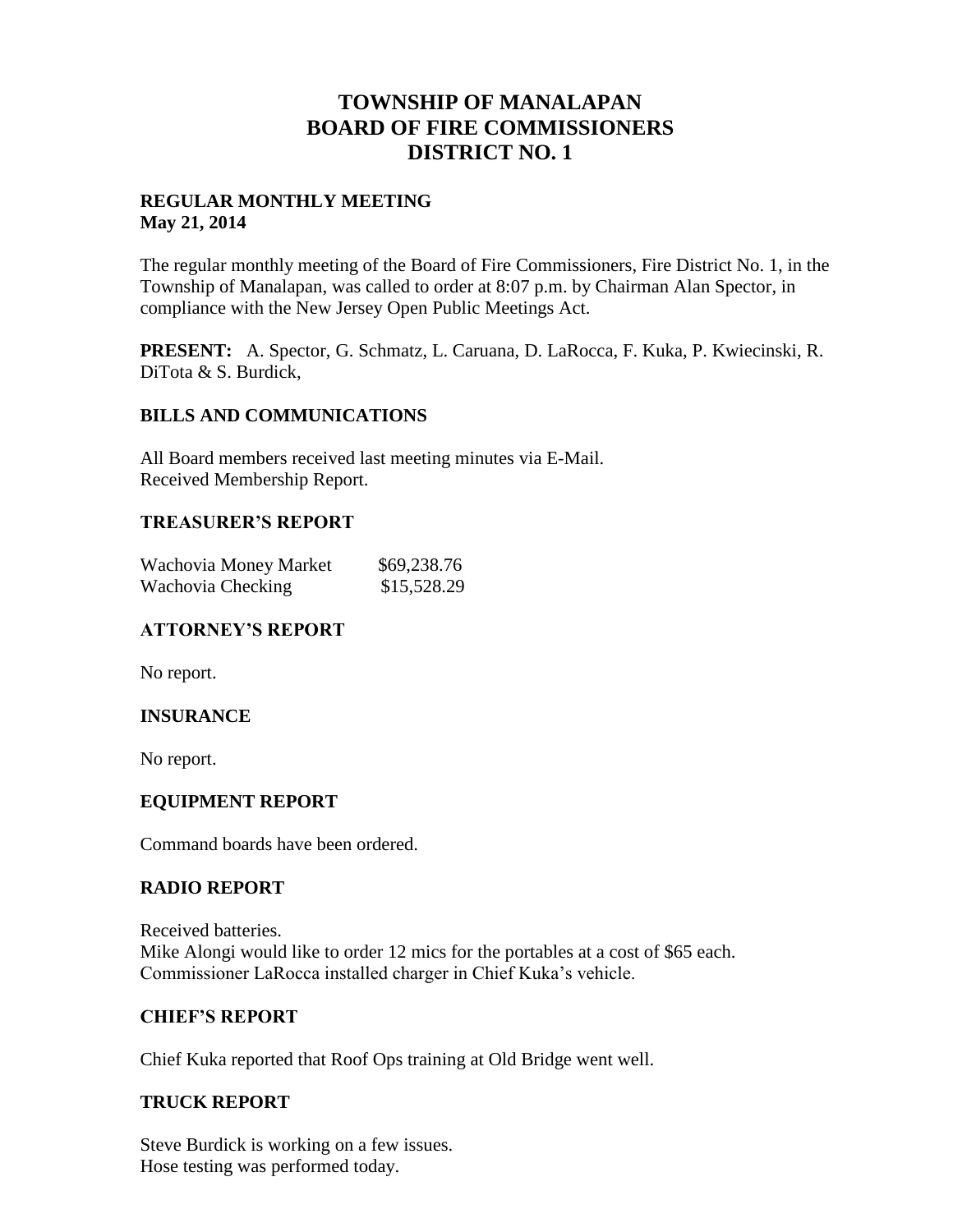## **ASSOCIATION REPORT**

Steve Burdick reported they are getting ready for the Memorial Day Parade. Key pad on rear building is supposed to be installed tomorrow.

### **TRUSTEES' REPORT**

No report.

## **OLD BUSINESS**

See attached.

## **NEW BUSINESS**

Commissioner Schmatz made a motion to pay all vouchers; this was seconded by Commissioner LaRocca. All voted aye.

Commissioner LaRocca made a motion not to exceed \$38,306.65 to purchase a 2014 Chevy Tahoe; this was seconded by Commissioner Schmatz. All voted aye.

Commissioner Schmatz made a motion not to exceed \$5,000 to purchase rope and necessary hardware from First Due Training; this was seconded by Commissioner LaRocca. All voted aye.

Commissioner Schmatz made a motion not to exceed \$650 to purchase 2 4-5" adaptors from Nat Alexander; this was seconded by Commissioner LaRocca. All voted aye.

Commissioner Spector made a motion not to exceed \$800 to purchase hand tool kits for 26- 1-77 and 26-1-80; this was seconded by Commissioner Caruana. All voted aye.

Meeting opened to the public at 8:44 P.M.

A motion was made by Commissioner Spector to adjourn; it was seconded by Commissioner LaRocca and all voted aye.

Meeting adjourned at 8:46 P.M.

 Respectfully submitted, Alan Spector, Chairman